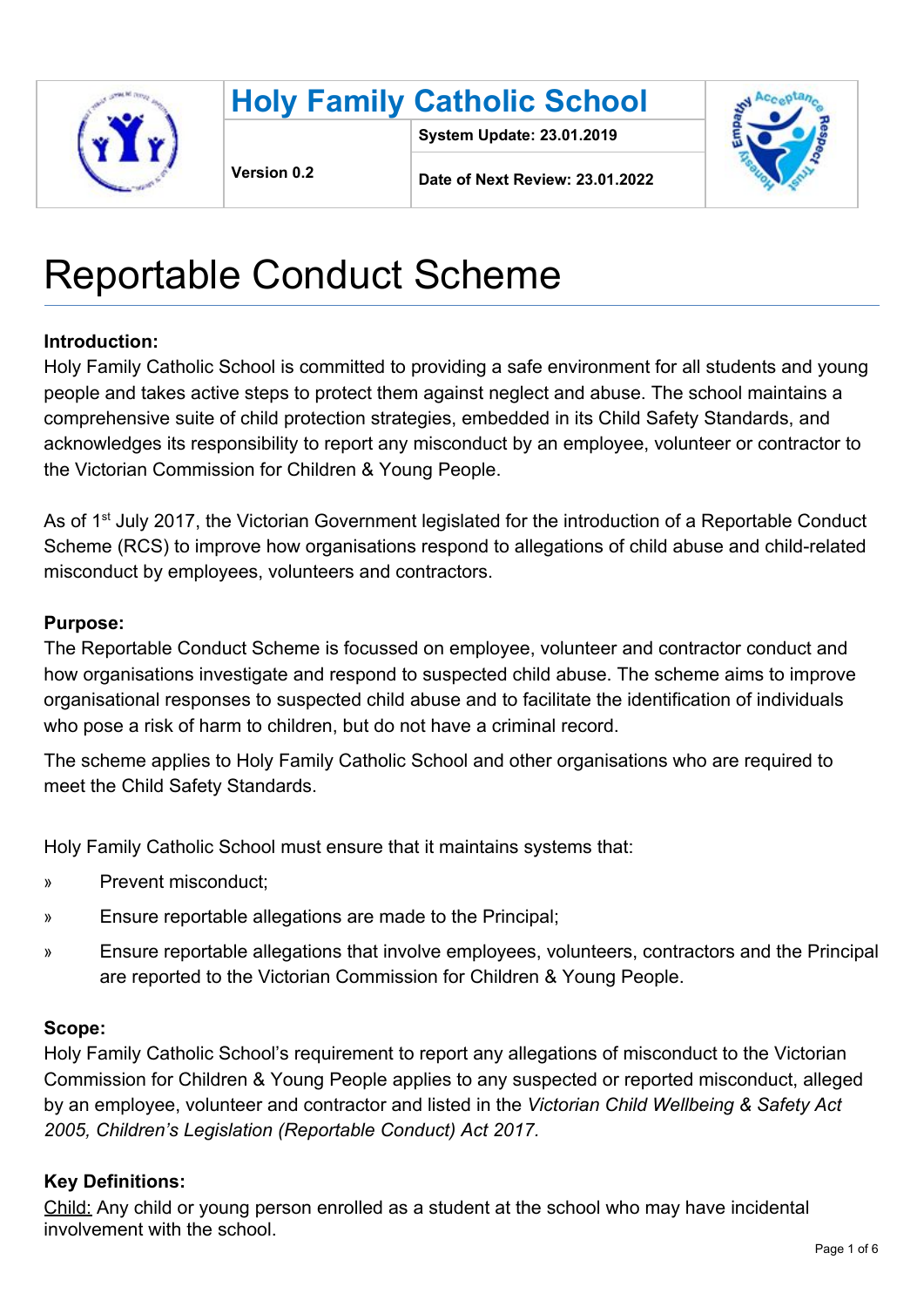



**System Update: 23.01.2019**



**Date of Next Review: 23.01.2022**

Child Abuse: Includes:

- a. Any Act committed against a child involving:
	- i. A sexual offence
	- ii. An offence under section 49B (2) of the Crimes Act 1958 (grooming)
- b. The infliction, on a child of:
	- i. Physical violence
	- ii. Serious emotional or psychological harm
- c. Serious Neglect of a child.

Mandatory Reporting: is a term used to describe the legislative requirement imposed on selected classes of people to report suspected cases of child abuse and neglect to government authorities. Where a mandated report (Teaching Staff Member) 'forms a belief on reasonable grounds' that a student or young person is in need of protection from physical injury or sexual abuse, they are to report their concerns to the Department of Health and Human Services (DHHS) Child Protection.

Reportable Conduct: includes allegations against an employee, volunteer or contractor of child abuse and misconduct involving children. Reportable conduct includes sexual misconduct or offences, grooming, 'sexting', inappropriate physical contact with a child or other conduct that crosses professional boundaries concerning children.

School Environment: Any physical or virtual place made available or authorised by the school for use by a child during or outside of school hours including:

- a. A campus of the school
- b. Online school environments, including email & intranet systems
- c. Other locations provided by the school for a child's use including school camps, sporting

events, excursions, competitions, school community and other events.

School's Governing Authority: the School's Proprietor (Parish Priest), including any person authorised to act for or on behalf of the proprietor; or the principal, as authorised by the proprietor of a school or the school's governing body.

#### **Implementation:**

Holy Family Catholic School will ensure they promote the reporting of any 'reportable allegation' by an **employee, volunteer or contractor** to the Industrial Relations Department of the Catholic Education Commission of Victoria (CECV).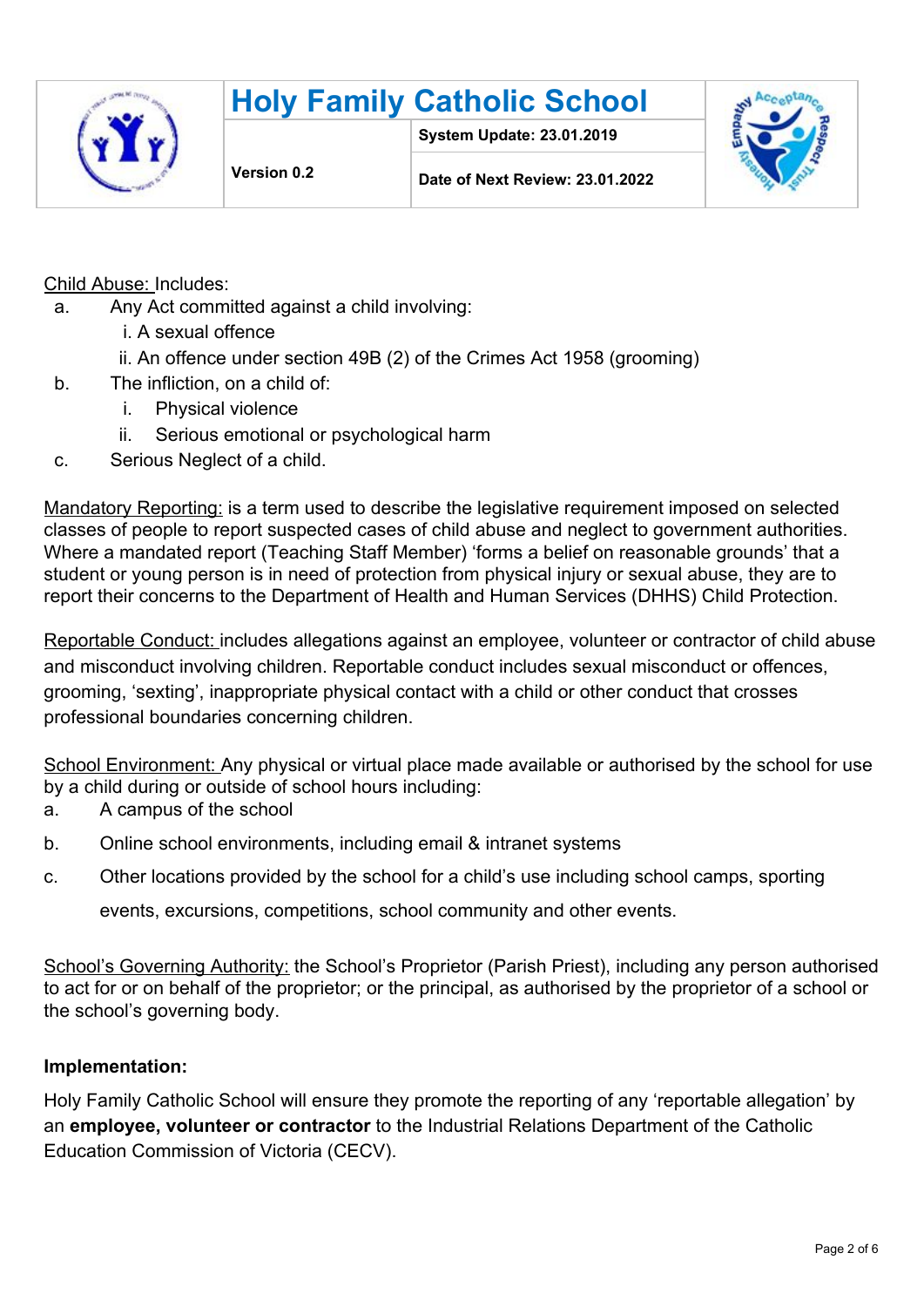

A 'reportable allegation' is made where a person makes an allegation, based on a 'reasonable belief', that an employee, volunteer or contractor has committed conduct that *may* involve reportable conduct. This includes where a reportable allegation is made against the school Principal.

*NOTE: A 'reasonable belief' is more than suspicion. There must be some objective basis for the belief. However, it is not the same as having proof and does not require certainty.*

*For example, a person is likely to have a 'reasonable belief' if they:*

- *» Observed the conduct themselves*
- *» Heard directly from a child that the conduct occurred*
- *» Has received information from another credible source (including another person who witnessed the reportable conduct or misconduct).*

Holy Family Catholic School's Principal does not need to agree with or share the belief that the alleged conduct has occurred. However, they will be initially required to report the allegation to the CECV Industrial Relations Department for further advice and counsel.

The CECV in consultation with the school Principal will then report the alleged misconduct to the Victorian Commission for Children & Young People within the 3 days that it has to do so. In the event that 'reportable conduct' is alleged by the school **Principal**, the CECV will report directly to the Victorian Commission for Children & Young People within the same time frame.

#### Reportable Conduct includes:

| Sexual Abuse                                                                                                                                                                                                             | Sexual<br>Misconduct                                                                                                                                                                                   | Physical Abuse                                                                                                                                                     | Psychological or<br><b>Emotional Harm</b>                                                                                                                                                                         | Significant<br>Neglect                                                                                                                                |
|--------------------------------------------------------------------------------------------------------------------------------------------------------------------------------------------------------------------------|--------------------------------------------------------------------------------------------------------------------------------------------------------------------------------------------------------|--------------------------------------------------------------------------------------------------------------------------------------------------------------------|-------------------------------------------------------------------------------------------------------------------------------------------------------------------------------------------------------------------|-------------------------------------------------------------------------------------------------------------------------------------------------------|
| *Rape or Sexual<br>Assault<br>•Sexual activity<br>with or in the<br>presence of a<br>child<br>•Grooming or<br>encouraging a<br>child to engage in<br>sexual activity<br>•Offences relating<br>to child abuse<br>material | *Behaviour,<br>physical contact,<br>speech or other<br>communication<br>of a sexual<br>nature<br>*physical contact<br>without valid<br>reason<br>•Crossing<br>professional<br>boundaries<br>•Voyeurism | • Hitting, kicking,<br>punching<br>•Pushing, shoving,<br>grabbing,<br>throwing,<br>shaking<br>•Use of an object<br>·Inappropriate<br>restraint,<br>excessive force | *Exposure to<br>violence or<br>threats of<br>violence<br>·Anti-social<br>behaviour<br>•Self-destructive<br>behaviour<br>•Persistent<br>hostility or<br>rejection<br>*Humiliation or<br>belittling<br>Scapegoating | *Deprived from<br>the following:<br>•Clothing or food<br>·Medical<br>Attention or care<br>.Shelter<br>•Supervision<br>*Access to drugs<br>or alcohol. |

Any 'reportable allegation' listed above will be immediately reported by the school Principal.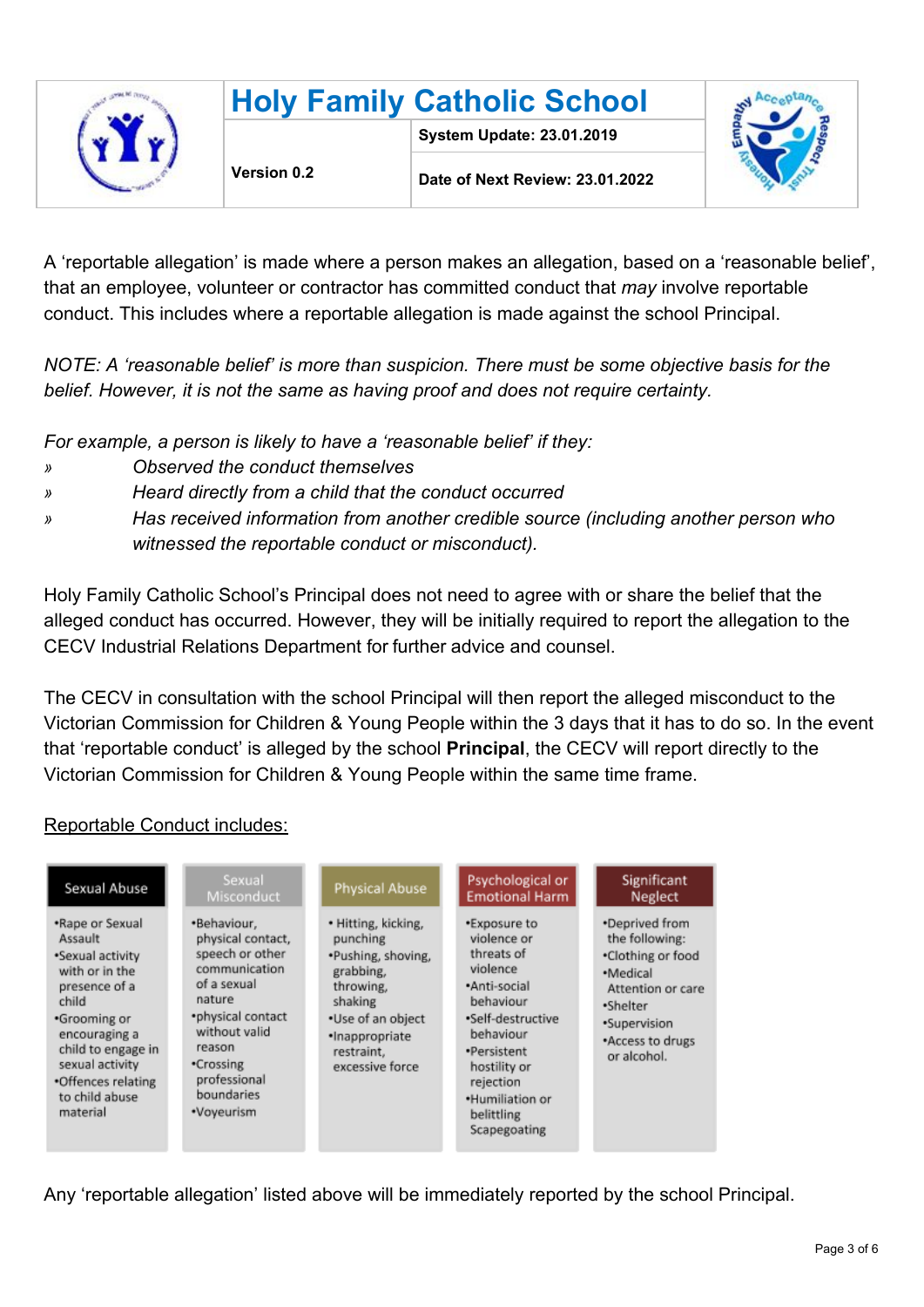|  | <b>Holy Family Catholic School</b> |                                  |  |
|--|------------------------------------|----------------------------------|--|
|  | Version 0.2                        | <b>System Update: 23.01.2019</b> |  |
|  |                                    | Date of Next Review: 23.01.2022  |  |

It is important to note that existing Mandatory Reporting obligations have not changed. The school will report any allegation of abuse to Department of Health and Human Services (DHHS) Child Protection.

If the alleged conduct is potentially criminal in nature, Victoria Police must also be notified as a first priority and any investigation by Victoria Police will take precedence.

#### **Responsibilities of the School Principal:**

The school Principal is ultimately responsible for the initial notification of any 'reportable conduct' and for participating in the investigation of any 'reportable allegation', in consultation with appointed representatives from the *CECV Industrial Relations Department*.

*Note: Holy Family Catholic School Staff Members are not required to make a report directly to the Victorian Commission for Children & Young People (CCYP); this is the responsibility of the Principal.*

*In the event of a 'reportable allegation' against the school Principal, this must be reported to the CECV's Industrial Relations Department who will then be responsible for reporting to the CCYP.*

Upon becoming aware of alleged misconduct Holy Family Catholic School will commit to meeting the following milestones and reporting to the CCYP accordingly:

| Within 3                                                                                                                                                                                                  | Within 30                                                                                                                                                                                                                                                                                                 | Advice on                                                                                 | Outcomes of                                                                                                                                                        | Additional                                                                          |
|-----------------------------------------------------------------------------------------------------------------------------------------------------------------------------------------------------------|-----------------------------------------------------------------------------------------------------------------------------------------------------------------------------------------------------------------------------------------------------------------------------------------------------------|-------------------------------------------------------------------------------------------|--------------------------------------------------------------------------------------------------------------------------------------------------------------------|-------------------------------------------------------------------------------------|
| <b>Business Days</b>                                                                                                                                                                                      | Calender Days                                                                                                                                                                                                                                                                                             | Investigation                                                                             | Investigation                                                                                                                                                      | Documents                                                                           |
| *School Contact<br><b>Details</b><br>.Name of the<br>employee,<br>volunteer or<br>contractor<br>.Their date of<br>birth<br>·Initial advice on<br>the nature of the<br>allegation<br>.Any Police<br>Report | •Details of the<br>allegation<br>• Details of the<br>school's response<br>•Details regarding<br>disciplinary or<br>other action<br>proposed<br>*Any written<br>response from<br>the employee,<br>volunteer or<br>contractor<br>regarding the<br>allegation,<br>proposed<br>diciplinary or<br>other action | .As soon as is<br>practical:<br>.Name of the<br>investigator<br>.Their contact<br>details | •Copies of the<br>investigation<br>findings<br>•Details regarding<br>disciplinary or<br>other action<br>proposed<br>.Reasons for<br>taking or not<br>taking action | •Promptly<br>providing any<br>further<br>information to<br>the CCYP as<br>requested |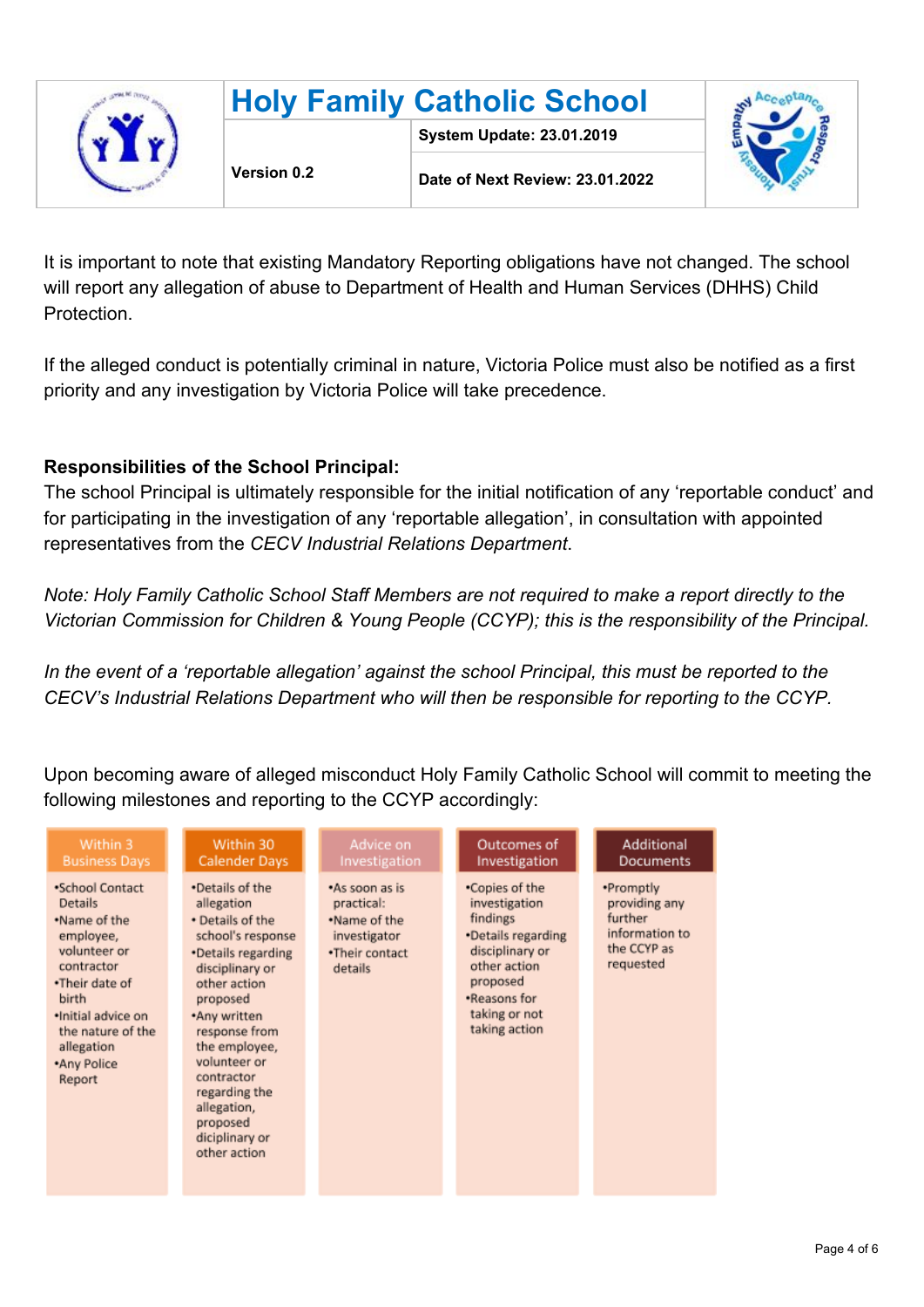

# **Holy Family Catholic School**

**System Update: 23.01.2019**



**Date of Next Review: 23.01.2022**

# **Investigating 'Reportable Allegations':**

Holy Family Catholic School will ensure procedural fairness throughout the entire investigation process.

*NOTE: It is anticipated that any investigation will be undertaken by a suitably qualified, third party engaged in consultation with CECV's Industrial Relations Department.*

The school will; however, ensure that all relevant policies and procedures are considered to guide the investigation including Codes of Conduct, processes for managing and investigating complaints, misconduct, discipline, grievances, dispute resolution and employee welfare and support.

# Procedural Fairness:

Holy Family Catholic School acknowledges that the procedures used to conduct an 'initial investigation' into 'reportable conduct' are fair and reasonable. This will usually include ensuring that, before any findings are made or disciplinary action is taken, the subject of an allegation:

- » Is notified of any adverse information that is credible, relevant and significant;
- » Has a reasonable opportunity to respond to that information.

Procedural fairness; however, does not require the school to notify the subject of the allegations when the CECV's Industrial Relations Department or CCYP are first notified or when the 'reportable allegations' are deemed to be unsubstantiated.

The school will give consideration to when the subject of the 'reportable allegation' should be first told about an allegation, in order to ensure the investigation is not compromised, but remains procedurally fair.

#### Initial Investigation:

*NOTE: Upon receipt of a 'reportable allegation' the Principal will immediately contact the CECV's Industrial Relations Department for advice and counsel. Subsequent to this the Principal will commence an 'initial investigation' into the alleged misconduct to determine if it can be substantiated.*

When participating in an initial investigation into 'reportable conduct' the School Principal will apply the 'balance of probabilities' as the standard of proof. This means that all preliminary enquiries will consider whether it is more likely than not that 'reportable conduct' has occurred.